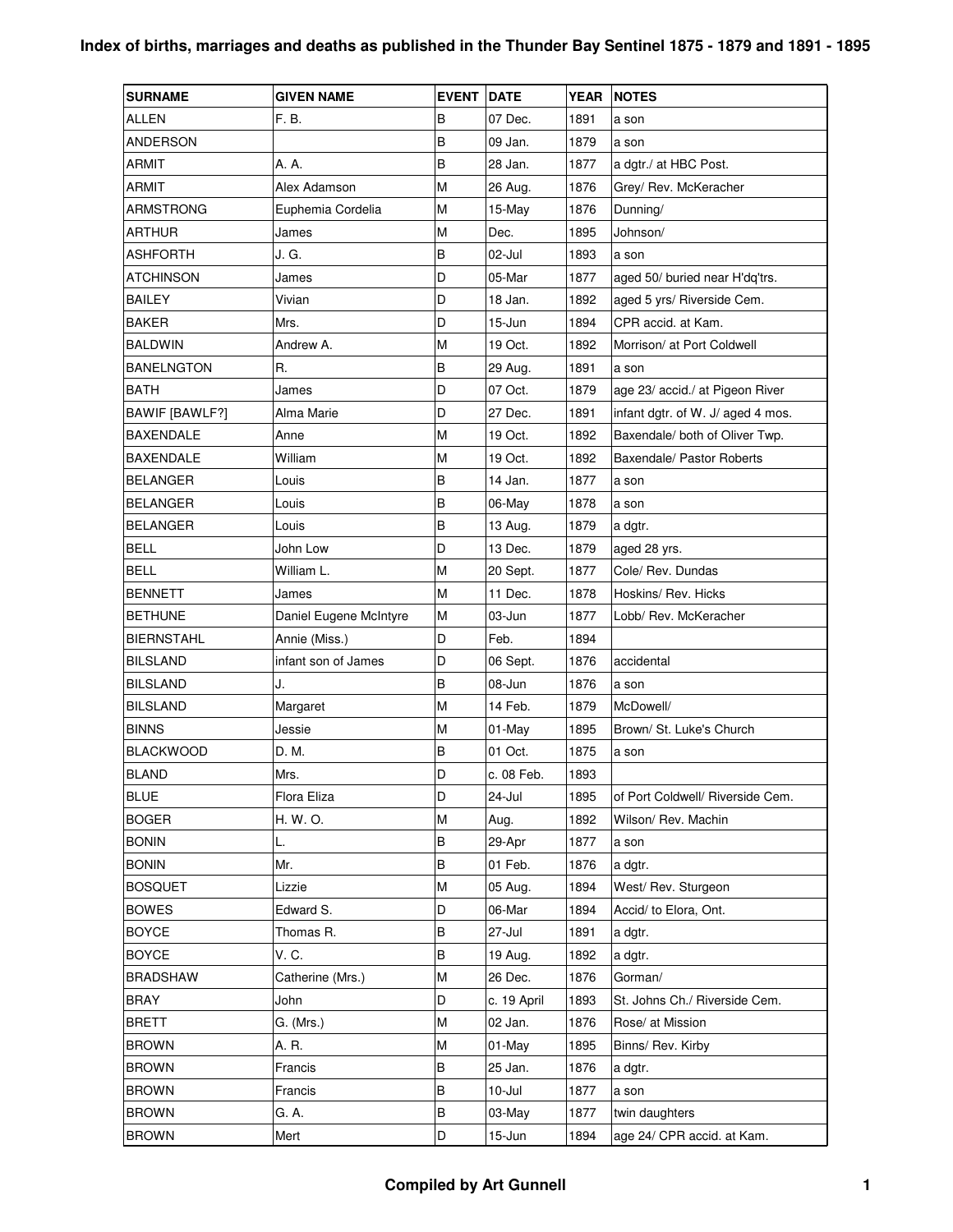| <b>SURNAME</b>     | <b>GIVEN NAME</b>    | <b>EVENT</b> | <b>DATE</b> | <b>YEAR</b> | <b>NOTES</b>                    |
|--------------------|----------------------|--------------|-------------|-------------|---------------------------------|
| <b>BRYAN</b>       | Robert               | D            | 22 Aug.     | 1877        | age 55/ Ch. of Engl. bury. gnd. |
| <b>BUCHANAN</b>    | Anne                 | M            | 28-Jul      | 1875        | Marks                           |
| <b>BURK</b>        | D. F.                | B            | 01 Oct.     | 1875        | a son                           |
| <b>BURKE</b>       | John                 | M            | c. 15 Dec.  | 1875        | Warner/ Fr. Vary                |
| <b>BURT</b>        | Bridget (Mrs.)       | M            | 24 Nov.     | 1879        | Dwyer/                          |
| <b>BUTLER</b>      | J. P. M.             | B            | 23 Jan.     | 1876        | a son                           |
| <b>BUTTERFIELD</b> | Daniel B.            | D            | 22 Sept.    | 1892        | about 50 yrs/                   |
| <b>CAMPBELL</b>    | Daniel               | M            | 11 Nov.     | 1878        | Meechen/ Rev. McKeracher        |
| CAMPBELL           | Jessie               | M            | 15 Oct.     | 1879        | Tresise/ both of Silver Islet   |
| CAMPBELL           | Malcolm Colin (Mrs.) | D            | 02-Mar      | 1893        | aged 72/ Riverside Cem          |
| CAMPBELL           | Margret              | M            | 24-Jul      | 1876        | Mason/                          |
| <b>CAMPBELL</b>    | Murdoch              | D            | 26 Aug.     | 1879        | age 66/ to Thorold, Ont.        |
| CARMICHAEL         | Angus                | $\sf B$      | 30 Sept.    | 1876        | a son                           |
| CARMICHAEL         | Duncan Sanfield      | D            | c. 25 Jan.  | 1876        | of the croup/                   |
| CASEY              | J. C.                | B            | 24-Jun      | 1878        | a son                           |
| CASEY              | son of John & Mary   | D            | 08 Dec.     | 1878        | aged 5 mos.                     |
| CATHRO             | Peter                | B            | 18 Feb.     | 1878        | a son                           |
| CAVANAUGH          | Thomas C.            | D            | 24-May      | 1876        | Fr. Vary/ Mission               |
| <b>CHAPEAUT</b>    | Camel                | D            | c. 15 May   | 1877        | Drowned/ buried at Mission      |
| <b>CHASE</b>       | A. H.                | B            | 17-Apr      | 1891        | a son                           |
| CHEVRETTE          | Moses                | B            | 21 Dec.     | 1878        | a dgtr.                         |
| CHISHOLM           | John                 | M            | 16 Aug.     | 1877        | Ross/ Rev. McKeracher           |
| <b>CLARKE</b>      | A. A. (Dr.)          | B            | 03-Mar      | 1877        | a son                           |
| <b>CLARKE</b>      | A. Arthur            | M            | $21 - Jun$  | 1876        | McFarlane/ Rev. Dundas          |
| CLARKE             | Eleanor              | M            | c. 15 Oct.  | 1893        | English/ Rev. Machin            |
| <b>CLARKE</b>      | Mary Ann             | M            | 08 Oct.     | 1879        | McMeekin/ both of Silver Islet  |
| CLAVET             | G. O. P.             | B            | 20 Dec.     | 1875        | a son                           |
| <b>CLAVET</b>      | G. O. P.             | B            | 12 Feb.     | 1877        | a dgtr.                         |
| <b>CLAVET</b>      | Georgiana Matilda    | D            | 24 Sept.    | 1875        | aged 9 mos/                     |
| <b>CLIFF</b>       | W.                   | B            | $11 -$ Jul  | 1878        | a son/ near Red Rock            |
| COBB               | infant son of W. H.  | D            | 11-Jun      | 1877        |                                 |
| COBB               | W. H.                | В            | 25 Mar.     | 1876        | a dgtr.                         |
| COLE               | Pheebe H.            | M            | 20 Sept.    | 1877        | Bell/ St. John's Church         |
| CONMEE             | James                | В            | 09 Sept.    | 1877        | a dgtr.                         |
| CONMEE             | James                | B            | 14-Jul      | 1879        | a dgtr.                         |
| CONMEE             | Mathew               | D            | 13-May      | 1877        | aged 68/ buried at Mission      |
| COOKE              | Ada Elizabeth        | D            | 01 Oct.     | 1878        | aged 2 yrs                      |
| <b>COOKE</b>       | W.P.                 | В            | 05-May      | 1876        | a daughter                      |
| COON               | Miss.                | M            | c. 08 Aug.  | 1894        | Sellars/ St. John's Church      |
| COOPER             | Augusta Louisa       | D            | 20 Jan.     | 1892        | aged 6 yrs./ diptheria          |
| COOPER             | John                 | В            | 03 Feb.     | 1876        | a son                           |
| COOPER             | O. H.                | B            | 18-May      | 1893        | a son                           |
| COOPER             | Oliver Howard        | M            | 17 Aug.     | 1892        | Hasking/ Rev. Machin            |
| CORBETT            | George W. (Capt.)    | D            | Dec.        | 1894        | drowned/ Riverside Cemetery     |
| <b>CORBIT</b>      | A. C.                | B            | 31-Mar      | 1879        | a dgtr.                         |
| <b>COUSINS</b>     | Emma M.              | M            | c. 17 Nov.  | 1875        | Williams/                       |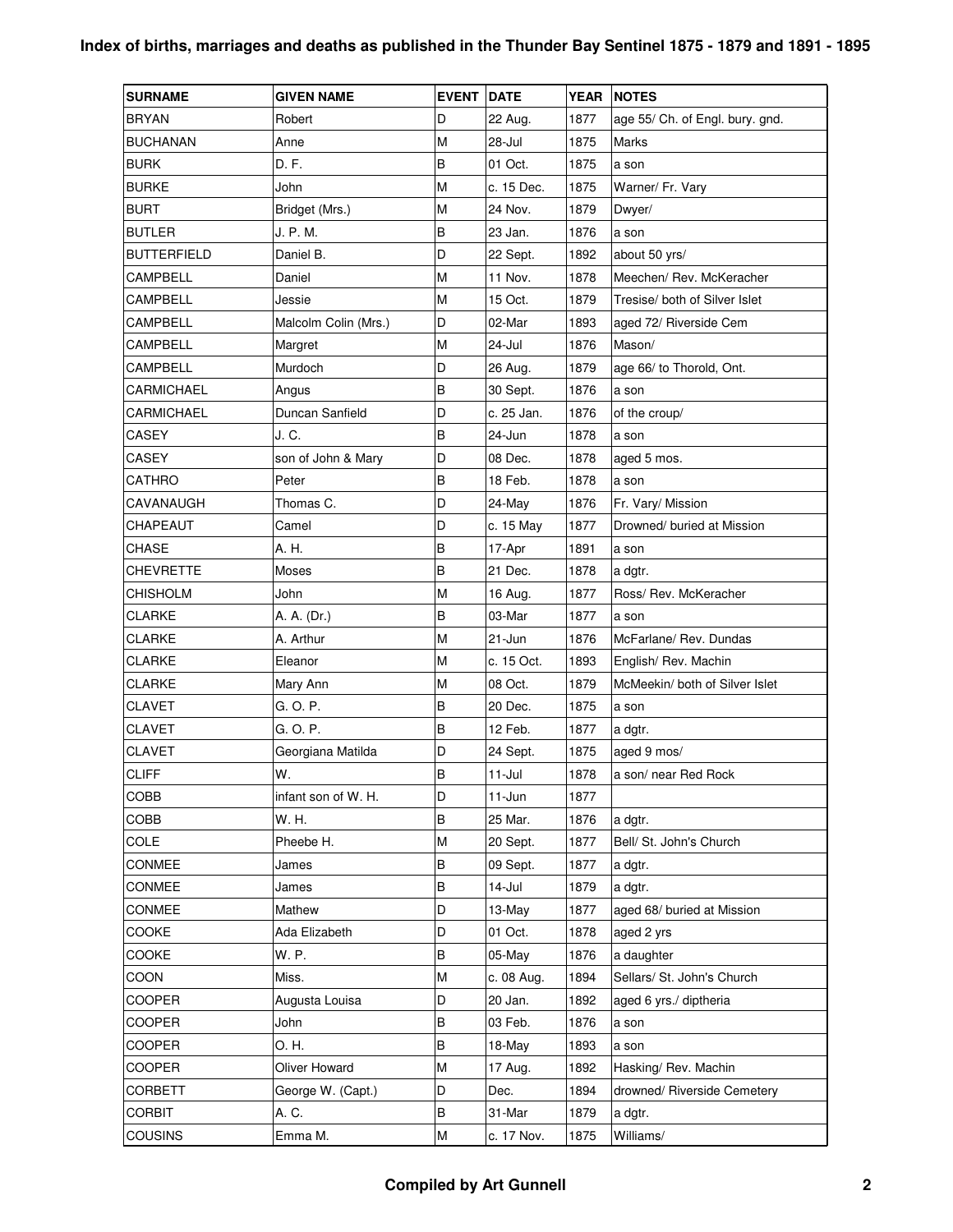| <b>SURNAME</b>        | <b>GIVEN NAME</b>        | <b>EVENT</b> | <b>DATE</b> | <b>YEAR</b> | <b>NOTES</b>                        |
|-----------------------|--------------------------|--------------|-------------|-------------|-------------------------------------|
| COUSINS               | John                     | D            | 21 Jan.     | 1892        | aged 79/                            |
| COVNEY                | D.                       | B            | 17 Oct.     | 1877        | a dgtr.                             |
| COWIE                 | Lucy Alice               | D            | 10 Aug.     | 1895        | At Nipigon                          |
| CRANCE                | E. P.                    | М            | Dec.        | 1892        | Oja/ Presbyterian Church            |
| CUMMINGS              | William                  | B            | 24 Mar.     | 1876        | a son                               |
| <b>DALY</b>           | Mr.                      | D            | April       | 1891        | of Whitefish Lake/ R. C. Cemetery   |
| DANIELES              | Η.                       | D            | 20 Sept.    | 1879        | infant son of                       |
| <b>DAVIS</b>          | John                     | D            | 22 Feb.     | 1877        | aged 35/ St. Johns Cemetery         |
| <b>DAVIS</b>          | W. G.                    | M            | June        | 1892        | Toomles/ Rev. Machin                |
| DEJARDIAN             | Peter                    | B            | 07 Dec.     | 1877        | a son                               |
| DICKENSON             | Elizabeth Jane           | D            | 10 Sept.    | 1876        | aged 14 mos.                        |
| DICKENSON             | Emma                     | D            | 17 Feb.     | 1878        | age 5 yrs.                          |
| DICKSON               | James                    | D            | Sept.       | 1892        | an old timer                        |
| <b>DOBIE</b>          | W.C.                     | D            | 30 Jan.     | 1877        | stillborn twins                     |
| <b>DOBIE</b>          | W.C.                     | B            | 15 Jan.     | 1878        | a dgtr.                             |
| <b>DOLAN</b>          | Patrick                  | D            | $16$ -Jul   | 1879        | accid./ at Whitefish Bay            |
| DONOVAN               | Jeremiah                 | D            | 16 Feb.     | 1878        | age 17/ St. Andrews Ch. & Cem.      |
| DUGGAN                | G. Frederic              | M            | 19 Feb.     | 1876        | Van Norman/ St. Johns Church        |
| DUGGAN                | George Frederick         | D            | 18 Oct.     | 1879        | aged 37/ to Toronto for burial      |
| <b>DUNNING</b>        | Aaron Israel             | M            | 15-May      | 1876        | Armstrong/ Rev. Halstead            |
| <b>DWYER</b>          | Michael                  | М            | 24 Nov.     | 1879        | Burt/ Fr. Baxter/ at Firesteel- CPR |
| ELLIOTT               | Mr.                      | D            | c. 17 Oct.  | 1893        | accid. on CPR at Gravel River       |
| EMMONS                | Annie Laura              | М            | 24-Jun      | 1878        | Lakeman/ Rev. McMorine              |
| ENGLISH               | Murray (Dr.)             | М            | c. 15 Oct.  | 1893        | Clarke/ St. John's Church           |
| ETTERSHANK            | Joseph                   | B            | 31 Aug.     | 1879        | a dgtr.                             |
| EVERINGTON            | James (Capt.)            | D            | 31 Dec.     | 1877        | Acc./ Sec. 15, CPR/ buried FW       |
| FAIRALL               | W.I.                     | M            | 26 Nov.     | 1894        | Macey/                              |
| FAIRALL               | William J.               | B            | 02-Apr      | 1895        | a daughter                          |
| FALLOWFIELD           | Eliza J.                 | M            | 10 Dec.     | 1878        | Maloney/ Rev. McMorine              |
| <b>FERGUSON</b>       | John                     | B            | 21 Jan.     | 1878        | a dgtr.                             |
| <b>FLAHERTY</b>       | Elizabeth (Low)          | D            | 05-May      | 1893        | St. Johns Ch./ Riverside Cemetery   |
| <b>FLAHERTY</b>       | James                    | D            | April       | 1892        | age 66/ St. Johns Ch./ R'side Cem.  |
| <b>FOOTE</b>          | child of                 | D            | Feb.        | 1892        | convulsions                         |
| <b>FORNERI</b>        | C. C.                    | В            | 01 Oct.     | 1875        | a daughter                          |
| <b>FORNERI</b>        | D.                       | B            | 14 Oct.     | 1877        | a dgtr.                             |
| FORNERI               | <b>Henry David Wiles</b> | M            | 12 Dec.     | 1876        | Hale/ St. Johns Church              |
| <b>FOX</b>            | Miss.                    | M            | 04 Aug.     | 1891        | Robertson/                          |
| <b>FOX</b>            | Richard                  | M            | 20-May      | 1879        | Tresise/ Rev. McKeracher            |
| <b>FRASER</b>         | Angus                    | D            | Aug.        | 1891        | Bright's disease                    |
| FRAZER                | Hugh                     | D            | July        | 1878        | age 77/ FW Burying Grounds          |
| <b>FREEMAN</b>        | Τ.                       | B            | 23-May      | 1878        | a dgtr.                             |
| <b>GAMBLE/ GAMBEL</b> | Hattie                   | M            | c. 20 Sept. | 1893        | Weldman/                            |
| GEERE                 | D. G.                    | B            | 04 Nov.     | 1892        | a son/ at Rossport                  |
| GEHL                  | Josephine                | М            | 01 Nov.     | 1879        | Wilson/ Rev. McMorine               |
| GERRARD               | N.                       | D            | c. 20 May   | 1893        |                                     |
| GILLARD               | Edward                   | B            | 10 Dec.     | 1876        | a dgtr.                             |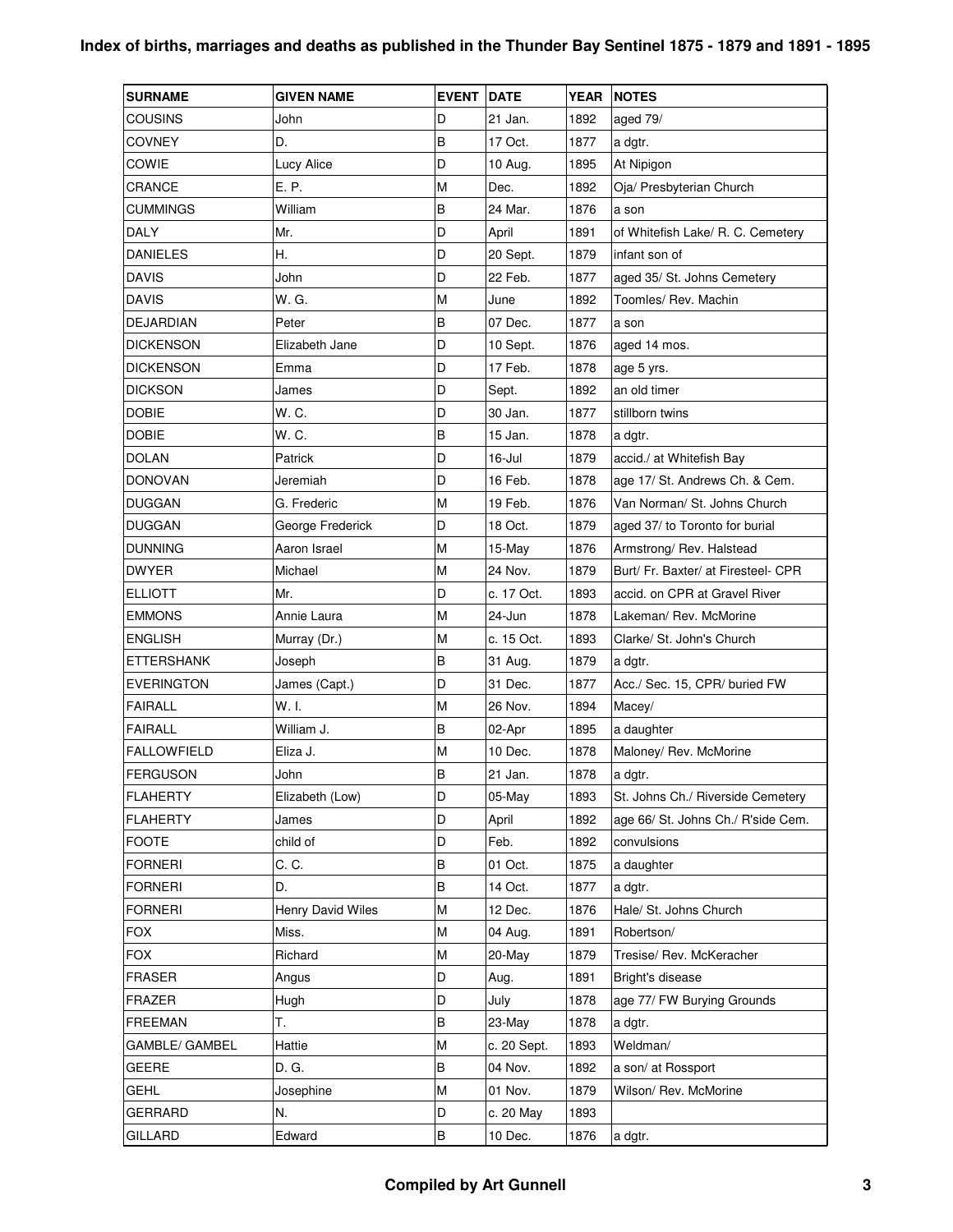| <b>SURNAME</b>   | <b>GIVEN NAME</b>       | <b>EVENT</b> | <b>DATE</b> | <b>YEAR</b> | <b>NOTES</b>                |
|------------------|-------------------------|--------------|-------------|-------------|-----------------------------|
| <b>GILLIS</b>    | James                   | D            | Dec.        | 1892        | drowned                     |
| <b>GOGGINS</b>   | Richard                 | M            | 18 Dec.     | 1894        | Woods/ both of Schreiber    |
| <b>GORMAN</b>    | William                 | М            | 26 Dec.     | 1876        | Bradshaw/ Fr. Vary          |
| <b>GOSSEL</b>    | Edward                  | D            | April       | 1891        | body sent west.             |
| GRANT            | F.                      | B            | 05 Sept.    | 1876        | a dgtr.                     |
| <b>GRANT</b>     | Findlay                 | B            | 08-Mar      | 1879        | a son                       |
| <b>GRATTON</b>   | Mr.                     | M            | 09-Apr      | 1891        | Morgan/                     |
| <b>GREEN</b>     | Ρ.                      | B            | 01 Jan.     | 1877        | a son                       |
| GREEN            | W. E.                   | B            | 24 Aug.     | 1877        | a son                       |
| GREEN            | William                 | D            | Jan.        | 1879        | accidental                  |
| <b>GRENIER</b>   | Joseph                  | D            | 04 Sept.    | 1876        | aged 17/ at Sunshine        |
| GREY             | Ellen                   | M            | 26 Aug.     | 1876        | Armit/ Presbyt.             |
| <b>GUERARD</b>   | Georgina                | M            | Sept.       | 1895        | McComber/ Fr. Connolly      |
| HADDEN           | John (Mrs.)             | D            | Dec.        | 1895        |                             |
| <b>HALE</b>      | Elizabeth Ann           | M            | 12 Dec.     | 1876        | Forneri/ Rev. Dundas        |
| <b>HALE</b>      | John                    | B            | 24 Feb.     | 1878        | a son                       |
| <b>HALSTEAD</b>  | (Rev.)                  | B            | 08 Feb.     | 1876        | a son                       |
| <b>HAMILTON</b>  | Arthur                  | D            | 12 Jan.     | 1892        | inf. son of Samuel & Amelia |
| <b>HAMILTON</b>  | Charles W.              | D            | c. 10 Dec.  | 1893        | Rev. Murray                 |
| <b>HANKS</b>     | J. C.                   | B            | 12-Jul      | 1891        | a son                       |
| <b>HARDISTY</b>  | J.                      | B            | 14 Nov.     | 1877        | a son                       |
| HASKING          | Annie Elizabeth         | М            | 17 Aug.     | 1892        | Cooper/ St. John's Ch.      |
| <b>HAY</b>       | daughter of T.          | D            | c. 15 April | 1891        | at Schreiber                |
| <b>HAZELWOOD</b> | R.                      | М            | c. 20 Feb.  | 1894        | Powley/ St. John's Church   |
| <b>HAZELWOOD</b> | R. A.                   | B            | 13-May      | 1895        | a daughter                  |
| <b>HAZELWOOD</b> | S.                      | B            | 20 Dec.     | 1876        | a dgtr.                     |
| <b>HAZZARD</b>   | Η.                      | B            | 19 Jan.     | 1877        | a dgtr./ of Dawson Rd.      |
| <b>HEALEY</b>    | M. J.                   | B            | 16 Feb.     | 1877        | a son                       |
| <b>HEALY</b>     | М.                      | В            | 02 Nov.     | 1879        | a son                       |
| <b>HEBERT</b>    | Fr.                     | D            | c. 10 May   | 1893        | at Mission                  |
| <b>HEBERT</b>    | Marie                   | M            | July        | 1876        | X---ire/ Fr. Bletner        |
| <b>HICKEY</b>    | Maurice                 | D            | 08 Dec.     | 1877        | Sec. 15, CPR/ accid.        |
| <b>HILLER</b>    | Leonard                 | B            | 01 Aug.     | 1879        | of Oliver Twp./ a dgtr.     |
| <b>HODDER</b>    | George                  | В            | c. 25 June  | 1894        | a son                       |
| <b>HOGG</b>      | John                    | B            | 18 Nov.     | 1894        | a son/ of Schreiber         |
| <b>HOLD</b>      | Edward                  | D            | c. 05 July  | 1893        | drowned                     |
| <b>HOLMES</b>    | Charles                 | B            | 18 Jan.     | 1876        | a son                       |
| <b>HOOVER</b>    | Mark                    | M            | c. 25 Sept. | 1893        | Sutton/                     |
| <b>HOOVER</b>    | S. A.                   | B            | 06-Jun      | 1891        | a son                       |
| <b>HORRIGAN</b>  | William                 | D            | 16-Apr      | 1878        | at Savanne/ drowned         |
| <b>HOSKINS</b>   | Martha                  | D            | 19 Dec.     | 1877        | aged 21                     |
| <b>HOSKINS</b>   | Sarah                   | M            | 11 Dec.     | 1878        | Bennett/                    |
| <b>INGLIS</b>    | <b>Richard Clarence</b> | D            | 10 Jan.     | 1891        | age 3 mos./ Riverside Cem.  |
| <b>INGLIS</b>    | Richard T.              | D            | Aug.        | 1894        |                             |
| <b>IRVINE</b>    | J. G. C.                | B            | 06-Mar      | 1895        | a dgtr.                     |
| <b>JAMES</b>     | Η.                      | В            | 11 Feb.     | 1879        | a dgtr.                     |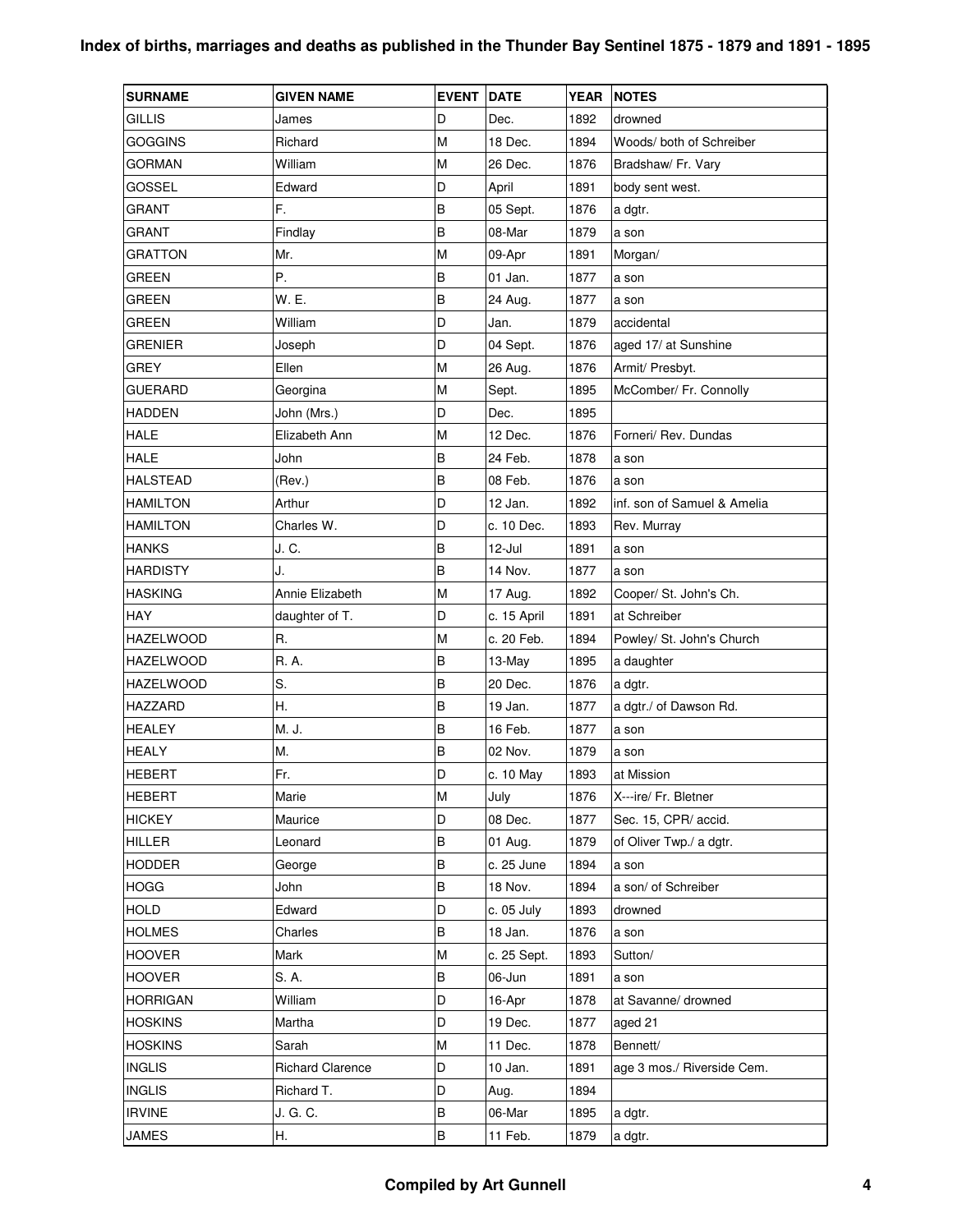| <b>SURNAME</b>   | <b>GIVEN NAME</b>     | <b>EVENT</b> | <b>DATE</b> | <b>YEAR</b> | <b>NOTES</b>                        |
|------------------|-----------------------|--------------|-------------|-------------|-------------------------------------|
| JAMES            | Mary Jane             | М            | 10 Jan.     | 1878        | Riou/                               |
| <b>JARVIS</b>    | Stephen Jervis        | M            | 10 Aug.     | 1892        | Rev. Machin                         |
| <b>JEFFRY</b>    | Richard               | D            | 05 Nov.     | 1876        | aged 46                             |
| JOHNSON          | Andrew                | M            | 27 Nov.     | 1878        | Lauren/ St. John's Church           |
| JOHNSON          | Duncan                | D            | 10 Jan.     | 1878        | age 35/ of Oliver Twp.              |
| <b>JOHNSON</b>   | Isabelle              | M            | Dec.        | 1895        | Arthur/ St. John's Church           |
| JOHNSON          | R.                    | B            | 17 Nov.     | 1876        | a son                               |
| JOHNSON          | Robert                | B            | 10-Jan      | 1879        | a son                               |
| JOHNSTON         | Duncan                | D            | $10$ Jan.   | 1878        | age 35/ Oliver bury. gnd., 4th. Con |
| JOHNSTON         | Robert                | B            | 27 Oct.     | 1875        | a daughter                          |
| JOHNSTON         | Thomas                | B            | 18 Oct.     | 1875        | a son                               |
| <b>JOLAN</b>     | Z.                    | B            | 04 Jan.     | 1879        | a son                               |
| <b>JONES</b>     | Fred                  | B            | 20 Aug.     | 1891        | a son                               |
| JONES            | Η.                    | B            | 29 Aug.     | 1876        | a dgtr.                             |
| <b>JONES</b>     | infant of Fred.       | D            | c. March    | 1892        | St. Andrews Cem.                    |
| JONES            | Maria E.              | M            | 21-May      | 1892        | Lawrence/ Rev. Pringle              |
| JONES            | Thomas                | D            | 25 Dec.     | 1878        | aged 93                             |
| KEEFER           | Thomas A.             | D            | c. 05 March | 1893        |                                     |
| KEEFER           | Thomas A.             | D            | 21 Dec.     | 1893        | <b>Riverside Cemetery</b>           |
| KENNEDY          | G. H.                 | B            | 24 Nov.     | 1876        | a dgtr.                             |
| KENNEDY          | G. H.                 | $\sf B$      | 29-Mar      | 1879        | a son                               |
| KNIGHT           | Henry                 | B            | 24 Sept.    | 1876        | a son                               |
| <b>KREISSMAN</b> | Charles               | M            | 07 Nov.     | 1876        | Van Norman/                         |
| KREISSMAN        | Charles               | B            | 03-Jul      | 1879        | a son                               |
| LaFORTUNE        | baby of Mrs.          | D            | 21-Apr      | 1893        | aged 6 mos.                         |
| LAKEMAN          | <b>Arthur Beverly</b> | M            | 24-Jun      | 1878        | Emmons/ St. John's Church           |
| LALONDE          | Emery                 | B            | 16 Aug.     | 1879        | a dgtr.                             |
| LALONDE          | Jules Alphonse        | D            | 11 Aug.     | 1892        | inf. son of C.O.                    |
| LANGRELL         | E. P.                 | B            | 05 Jan.     | 1879        | a dgtr.                             |
| LANGWORTHY       | William F.            | M            | c. 01 March | 1893        | Sellers/ Rev. Kirby                 |
| LAUREN           | Catherine             | M            | 27 Nov.     | 1878        | Johnson/ Rev. McMorine              |
| <b>LAWRENCE</b>  | D.                    | M            | 21-May      | 1892        | Jones/ Presbyt.                     |
| <b>LEATCH</b>    | Maria                 | D            | c. 12 Dec.  | 1893        | to Prescott, Ont.                   |
| LEES             | May                   | D            | Nov.        | 1895        | pneumonia                           |
| <b>LINDSAY</b>   | James                 | D            | 23 Aug.     | 1879        | inf. son of James/ Laird Twp.       |
| <b>LLOYD</b>     | Alfred S.             | D            | 20 Nov.     | 1891        | aged 30/ concussion                 |
| LOBB             | Maria Elma            | М            | 03-Jun      | 1877        | Bethune/                            |
| <b>LOBB</b>      | Samuel                | D            | Jan.        | 1877        | aged 52                             |
| LOCKWOOD         | Stella                | D            | April       | 1891        | Riverside Cem.                      |
| LYNCH            | Michael               | D            | Feb.        | 1892        | St. Michael's Cemetery              |
| MacDONALD        | Alex                  | D            | Sept.       | 1895        |                                     |
| MACDONNELL       | George Henry          | D            | Feb.        | 1878        | aged 3/ scarlet fever               |
| MACEY            | Lilly                 | M            | 26 Nov.     | 1894        | Fairall/ St. John's Church          |
| <b>MACY</b>      | Albert                | D            | Sept.       | 1895        | of consumption/                     |
| <b>MADDIGAN</b>  | L.                    | B            | Aug.        | 1877        | a dgtr.                             |
| <b>MAITLAND</b>  | Robert                | D            | c. 26 Dec.  | 1893        | Elderly/ Rev. Murray                |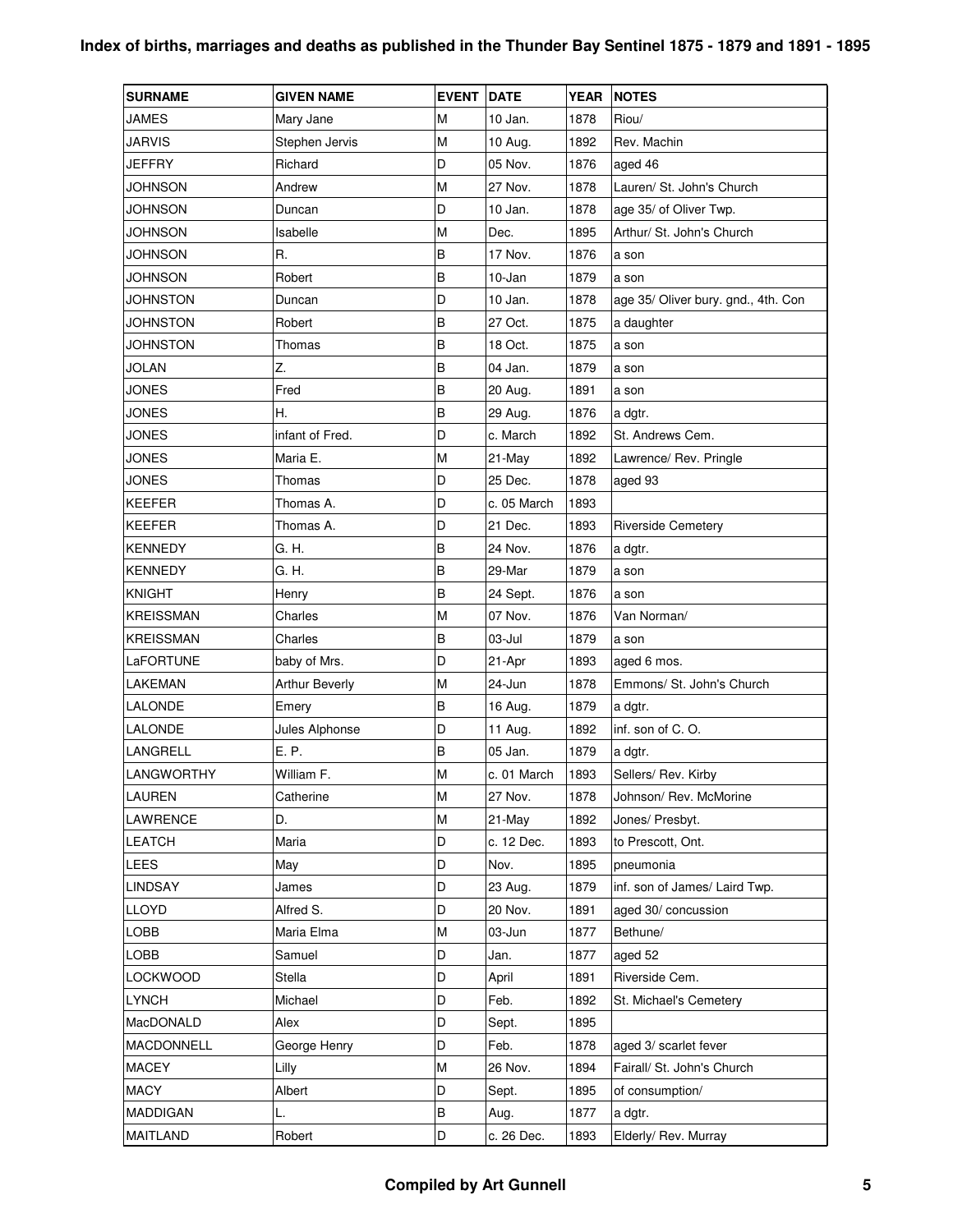| <b>SURNAME</b>    | <b>GIVEN NAME</b>   | <b>EVENT</b> | <b>DATE</b> | <b>YEAR</b> | <b>NOTES</b>                    |
|-------------------|---------------------|--------------|-------------|-------------|---------------------------------|
| <b>MALONEY</b>    | Robert              | M            | 10 Dec.     | 1878        | Fallowfield/ St. John's Church  |
| <b>MALONEY</b>    | Sarah               | М            | 09 Dec.     | 1878        | Vigars/ Rev. McMorine           |
| <b>MANN</b>       | Alfred              | D            | Oct.        | 1892        | <b>Riverside Cemetery</b>       |
| MAPLEDORAM        | William             | B            | 10-Jun      | 1878        | a son/ st Silver Islet          |
| <b>MARKS</b>      | George              | D            | 13 Sept.    | 1895        | of Bruce Mines                  |
| <b>MARKS</b>      | Jane March          | D            | July        | 1879        | aged 9 mos./ FW Burying Gnd.    |
| <b>MARKS</b>      | Thomas              | M            | 28-Jul      | 1875        | Buchanan/                       |
| <b>MARKS</b>      | Thomas              | B            | 05-May      | 1877        | a dgtr.                         |
| <b>MARSHALL</b>   | М.                  | B            | 12-Mar      | 1891        | a dgtr.                         |
| <b>MARTIN</b>     | Charles             | D            | c. 05 July  | 1893        | drowned                         |
| <b>MASON</b>      | Alex George         | M            | $24 -$ Jul  | 1876        | Campbell/ Rev. Dundas           |
| MATHEWS           | R. H.               | B            | 21 Jan.     | 1876        | a son/ at Fort Frances          |
| <b>MATSON</b>     | Alex                | B            | 11 Jan.     | 1879        | A dgtr./ of Shuniah Mine        |
| <b>MATTHEWS</b>   | I. L.               | В            | 01-Mar      | 1892        | a son                           |
| <b>MAYSE</b>      | Emma                | D            | Feb.        | 1894        | child                           |
| <b>McCASKILL</b>  | R.                  | B            | 22 Dec.     | 1878        | a dgtr.                         |
| <b>McCOMBER</b>   | Alexander           | M            | Sept.       | 1895        | Guerard/ R. C. Church           |
| <b>McCORMACK</b>  | William             | D            | July        | 1877        | drowned                         |
| <b>McDONALD</b>   | Alex                | M            | 03 Nov.     | 1879        | McKenzie/ St. Andrew's Church   |
| <b>McDONALD</b>   | Alex.               | B            | 21 Jan.     | 1876        | a dgtr.                         |
| <b>McDONALD</b>   | Duncan              | M            | 17 Oct.     | 1876        | O'Connor/ Fr. Vary              |
| <b>McDONALD</b>   | Julia Margaret      | D            | 28-May      | 1876        | aged 7/ typhoid fever           |
| <b>McDONALD</b>   | Malcolm McCallister | D            | 27-May      | 1876        | aged 16/ tyohoid fever          |
| <b>McDONALD</b>   | Mrs.                | D            | c. March    | 1892        | at Schreiber                    |
| <b>McDOWELL</b>   | John                | M            | 14 Feb.     | 1879        | Bilsland/Rev. McKeracher        |
| <b>McFARLANE</b>  | Lizzie D.           | M            | 21-Jun      | 1876        | Clarke/                         |
| <b>McGILLIS</b>   | Mary Helen          | D            | 20 Aug.     | 1891        | aged 20/ consumption            |
| <b>McGRAW</b>     | Ann                 | M            | 03 Sept.    | 1876        | Sullivan/ St. Andrews R. C. Ch. |
| <b>McILWRAITH</b> | James               | B            | 01-Mar      | 1895        | a son/ of Nipigon               |
| <b>McKAY</b>      | George              | D            | 12-Jun      | 1876        | aged 61                         |
| <b>McKELLAR</b>   | Effie               | D            | June        | 1892        | Presbyt. church                 |
| McKENZIE          | Kate                | M            | 03 Nov.     | 1879        | McDonald/ Fr.----               |
| <b>McKERACHER</b> | $D.$ (Rev.)         | B            | 30 Sept.    | 1876        | a son                           |
| <b>McKERACHER</b> | D. (Rev.)           | В            | 04 Feb.     | 1878        | a dgtr.                         |
| McKERACHER        | Robert Murray       | D            | 29 Sept.    | 1876        | infant son of Rev. D.           |
| <b>McKINNEY</b>   | Michael             | D            | 12-Apr      | 1876        | aged 26/ typhoid fever          |
| <b>McKIRDY</b>    |                     | B            | 06 Nov.     | 1892        | a son                           |
| McLELLAN          | James               | $\sf B$      | $31 -$ Jul  | 1894        | a son                           |
| McLENNAN          | Norman              | D            | Aug.        | 1894        |                                 |
| McLENNAN          | R.                  | В            | 28 Oct.     | 1876        | a son                           |
| McLENNAN          | Roderick            | B            | 10-May      | 1878        | a son                           |
| McLEOD            | Isabella            | M            | 01 Jan.     | 1891        | Strachan/ at Rossport           |
| <b>MCMEEKIN</b>   | Samuel Boyd         | M            | 08 Oct.     | 1879        | Clarke/ Rev. McKeracher         |
| <b>McMULLEN</b>   | J. R.               | В            | 22-Jul      | 1895        | a dgtr.                         |
| <b>McVICAR</b>    | Christina           | D            | July        | 1895        |                                 |
| <b>McVICAR</b>    | Mrs. Robert         | D            | 18-Jun      | 1878        | nee McBeth/                     |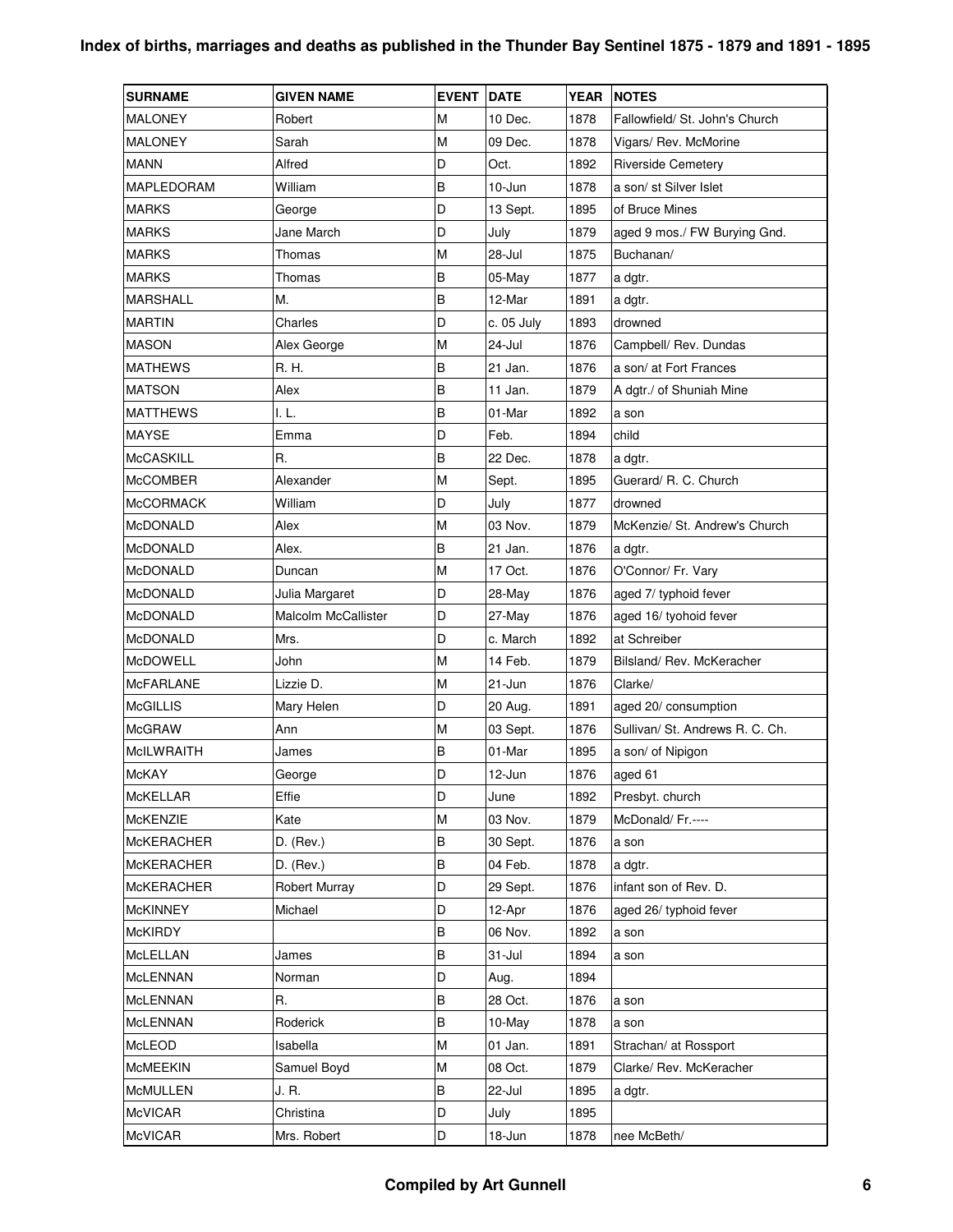| <b>SURNAME</b>   | <b>GIVEN NAME</b>    | <b>EVENT</b> | <b>DATE</b> | <b>YEAR</b> | <b>NOTES</b>                    |
|------------------|----------------------|--------------|-------------|-------------|---------------------------------|
| <b>McVICKIE</b>  | Donald               | М            | Oct.        | 1879        | Tasker/                         |
| <b>MEAD</b>      | <b>Charles Kembl</b> | D            | 21-Apr      | 1877        | aged 20                         |
| <b>MEECHEN</b>   | Catherine            | М            | 11 Nov.     | 1878        | Campbell/                       |
| <b>MITCHELL</b>  | R. E.                | B            | 04 Sept.    | 1875        | a daughter.                     |
| <b>MITCHELL</b>  | R. E.                | B            | 07 Oct.     | 1879        | a son                           |
| <b>MITCHELL</b>  | Zachariah            | D            | 27-May      | 1876        | aged 63/ to Owen Sound          |
| MOBERLY          | F.                   | B            | 27 Dec.     | 1876        | a dgtr.                         |
| MOBERLY          | Frank                | B            | 11 Aug.     | 1875        | a daughter                      |
| MOBERLY          | Frank                | B            | 14-Jul      | 1878        | a son                           |
| <b>MONRO</b>     | Nellie               | M            | 27-May      | 1879        | Wickstead/                      |
| <b>MOORE</b>     | Alice Gertrude       | D            | 24 Feb.     | 1892        | aged 5 yrs.                     |
| <b>MOORE</b>     | James                | D            | c. 18 Dec.  | 1876        | buried at Mission               |
| <b>MORGAN</b>    | Margaret Eileen      | M            | 09-Apr      | 1891        | Gratton/ Rev. Ross              |
| Morrison         | Catherine            | M            | 19 Oct.     | 1892        | Baldwin/ Rev. Lewis             |
| <b>MOYLE</b>     | William              | D            | June        | 1876        | aged 50/ accidental             |
| <b>MUIR</b>      | William              | M            | 28 Aug.     | 1877        | Vivian/ Rev. Hicks              |
| <b>MUNRO</b>     | John M.              | В            | May         | 1895        | a dgtr.                         |
| <b>MUNROE</b>    | Jane                 | M            | c. 16 Nov.  | 1875        | Saunders/                       |
| MURPHY           | P.                   | B            | 11 Jan.     | 1877        | a son                           |
| <b>MURPHY</b>    | Patrick              | D            | c. 10 June  | 1878        | drowned near Point Blake        |
| MURRAY           | James                | D            | 12-May      | 1893        | CPR accid. east of Schreiber    |
| <b>NEELIN</b>    | Annie Maud           | D            | July        | 1895        | Rev. McLean                     |
| <b>NEELIN</b>    | Gerald               | D            | 07-Jul      | 1891        | age 10 days/ son of J. M.       |
| <b>NEELIN</b>    | J. M.                | B            | 29-Jun      | 1891        | a son                           |
| <b>NEELIN</b>    | J. M.                | B            | 07-Jul      | 1895        | a son                           |
| <b>NEELIN</b>    | Winnie               | D            | 15-Mar      | 1892        | aged 1 yr.                      |
| <b>NELSON</b>    | John W.              | M            | 28 Sept.    | 1876        | Stapleton/                      |
| <b>NETTLES</b>   | Kate                 | D            | 15 Sept.    | 1879        | age 21 yrs.                     |
| <b>NEVILLE</b>   | Jacob                | D            | c. 15 April | 1876        | alchohol                        |
| <b>NICHOL</b>    | Joseph Albert        | B            | 25-Jul      | 1894        | a dgtr.                         |
| <b>NICHOLL</b>   | James A. (Capt.)     | B            | 15 Aug.     | 1875        | a daughter                      |
| <b>NICHOLS</b>   | Captain              | B            | 12-Mar      | 1879        | a dgtr.                         |
| <b>NICHOLS</b>   | Chief                | D            | May         | 1895        | baby daughter                   |
| <b>NICHOLS</b>   | Richard              | D            | 21 Jan.     | 1878        | age 4 yrs./ scarlet fever       |
| <b>NICHOLSON</b> | Norma                | D            | 08-Mar      | 1892        | aged 5                          |
| O'CONNOR         | Α.                   | B            | 02 Sept.    | 1876        | a dgtr.                         |
| O'CONNOR         | Andrew               | D            | 04 Oct.     | 1879        | Fr. Bletner/ R.C. buring ground |
| O'CONNOR         | Hannah               | M            | 17 Oct.     | 1876        | McDonald/ St. Andres Church     |
| OGILVIE          | William              | B            | 02-Jul      | 1878        | a dgtr.                         |
| OJA              | Annie                | M            | Dec.        | 1892        | Crance/ Rev. Pringle            |
| <b>O'NEIL</b>    | John                 | D            | Oct.        | 1876        | drowned/ to Sarnia              |
| O'ROURKE         | Thomas               | B            | 11-May      | 1877        | a dgtr.                         |
| ORR              | Capt.                | D            | c. Sept.    | 1876        | accidental                      |
| <b>OTTAWELL</b>  | Phillip              | B            | 03-May      | 1878        | a son                           |
| <b>OTTEWELL</b>  | George Alfred        | D            | 31 Dec.     | 1878        | aged 8 mos./ child of Phillip   |
| <b>OTTEWELL</b>  | Phillip              | B            | 09 Oct.     | 1879        | a son                           |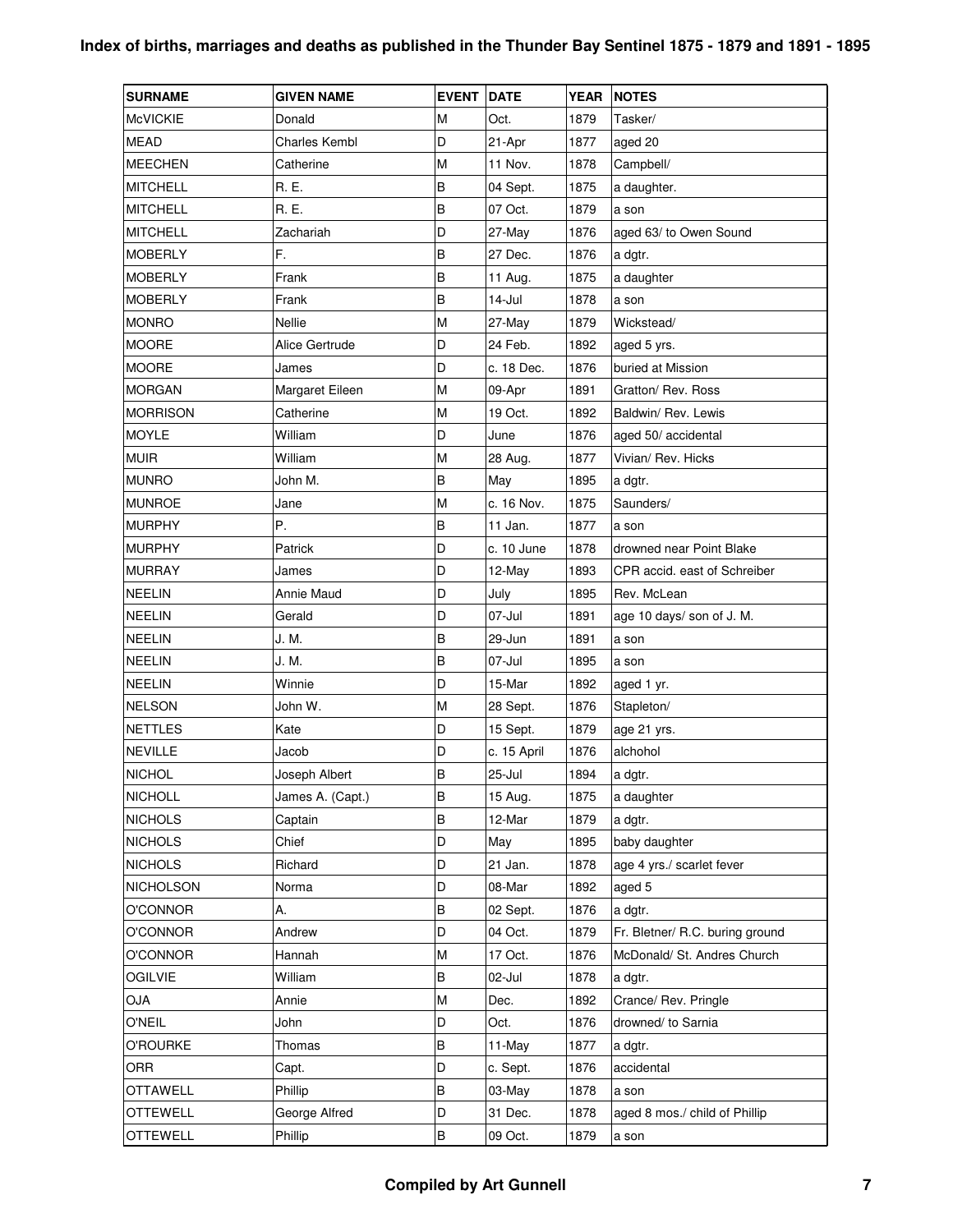| <b>SURNAME</b>   | <b>GIVEN NAME</b>      | <b>EVENT</b> | <b>DATE</b> | <b>YEAR</b> | <b>NOTES</b>                      |
|------------------|------------------------|--------------|-------------|-------------|-----------------------------------|
| OTTOWELL         | <b>Richard Phillip</b> | М            | 07-Jun      | 1877        | Trevillion/ Rev. Hicks            |
| PAQUETTE         | Lydia R.               | D            | 28 Jan.     | 1891        | Riverside Cem.                    |
| PARKE            | John                   | B            | 10 Sept.    | 1876        | a son                             |
| <b>PARKE</b>     | John Arthur            | D            | 29 Aug.     | 1875        | aged 1 yr.                        |
| PAYETTE          | Mr.                    | B            | 21-Jul      | 1894        | a son                             |
| PEDEN            | R. R.                  | B            | 10 Jan.     | 1878        | a son/ at Sunshine                |
| PELEREN          | Desire, (Mr.)          | D            | Jan.        | 1877        | accid./ buried at Mission         |
| PERO             | А.                     | $\sf B$      | 04-Jul      | 1878        | a dgtr.                           |
| <b>PERRY</b>     | Albert                 | D            | 06 Aug.     | 1879        | age 12 mos.                       |
| PETERS           | Arthur Herbert         | D            | 08 Feb.     | 1892        | aged 4 yrs.                       |
| <b>PLUMMER</b>   | John W.                | B            | 06 Sept.    | 1876        | a dgtr.                           |
| PLUMMER          | <b>William Henry</b>   | M            | 12 Sept.    | 1879        | Wiley/ Rev. McMorine              |
| <b>POWLEY</b>    | Hilda                  | M            | c. 20 Feb.  | 1894        | Hazelwood/ Rev. Webster           |
| PURCELL          | Martin                 | D            | Sept.       | 1877        | age 5/ Silver Islet/ Mission Cem. |
| REARDON          | infant                 | D            | Jan.        | 1892        | of Schreiber                      |
| REDPATH          | David                  | D            | c. 15 Oct.  | 1878        | drowned                           |
| RENNISON         | Mary Elizabeth         | D            | 01 Dec.     | 1891        | St. John's Church                 |
| <b>REYNOLDS</b>  | John                   | B            | 02 Nov.     | 1876        | a son                             |
| <b>RIOU</b>      | Joseph                 | M            | 10 Jan.     | 1878        | James/ Rev. Hicks                 |
| <b>ROBERTSON</b> | J. M.                  | M            | 26-May      | 1895        | Wilson/                           |
| ROBERTSON        | W. J.                  | M            | 04 Aug.     | 1891        | Fox/                              |
| ROCHON           | Regnon                 | D            | c. Oct.     | 1893        | a child/ at Schreiber             |
| <b>ROLAND</b>    | A. W.                  | B            | 05 Dec.     | 1876        | at Nipigon Bay                    |
| ROLLAND          | Alexander Walpole      | M            | 20 Dec.     | 1875        | Watt/ St. John's Church           |
| <b>ROSE</b>      | Charles L.             | М            | 02 Jan.     | 1876        | Brett/ Rev. Bletner- Mission      |
| <b>ROSS</b>      | Arthur                 | D            | 29 Feb.     | 1892        | at Schreiber                      |
| <b>ROSS</b>      | Mary Ann               | M            | 16 Aug.     | 1877        | Chisholm/                         |
| <b>RUSSELL</b>   | Lucy Chandler          | D            | 23-Mar      | 1892        |                                   |
| RUTTLEDGE        | A. E. (Mrs.)           | D            | 09 Nov.     | 1894        | accidental                        |
| <b>RYAN</b>      | T.                     | D            | c. March    | 1892        | aged 61.                          |
| RYAN             | Thomas                 | D            | May         | 1877        | Ch. of England graveyard          |
| SAUNDERS         | J. William             | M            | c. 16 Nov.  | 1875        | Munroe/ Rev. McKeracher           |
| <b>SCHWIGLER</b> | W. J.                  | M            | Feb.        | 1892        | Wylie/                            |
| SCOTT            | <b>Harriet Agnes</b>   | M            | 10 Aug.     | 1892        | Jarvis/ St. John's Church         |
| SCURRY           | H. T.                  | В            | 28 Oct.     | 1877        | a son                             |
| <b>SELLARS</b>   | Walter                 | M            | c. 08 Aug.  | 1894        | Coon/ Rev. Webster                |
| SELLERS          | Miss.                  | M            | c. 01 March | 1893        | Langworthy/ St. Lukes Church      |
| SHAVER           | Robert, Md.            | D            | 07-May      | 1878        | body shipped east                 |
| SILLES           | <b>Richard Bolton</b>  | D            | 16 Feb.     | 1878        | St. Andrew's Church               |
| <b>SIMON</b>     | James                  | D            | 30-Apr      | 1891        | R. C. Cemetery                    |
| SINCLAIR         | S. (Mrs.)              | D            | April       | 1877        | F. W. Burying Ground              |
| <b>SINCLAIR</b>  | W.C.                   | В            | 21-Jun      | 1891        | a son                             |
| SINCLAIR         | W.C.                   | B            | 20 Nov.     | 1892        | a dgtr.                           |
| <b>SMITH</b>     | daughter of Thomas     | D            | April       | 1891        | St. Andrew's Ch./ R.C. Cemetery   |
| <b>SMITH</b>     | F.                     | $\sf B$      | 13 Oct.     | 1877        | a dgtr.                           |
| <b>SMITH</b>     | George C.              | B            | 10-Jul      | 1877        | a son                             |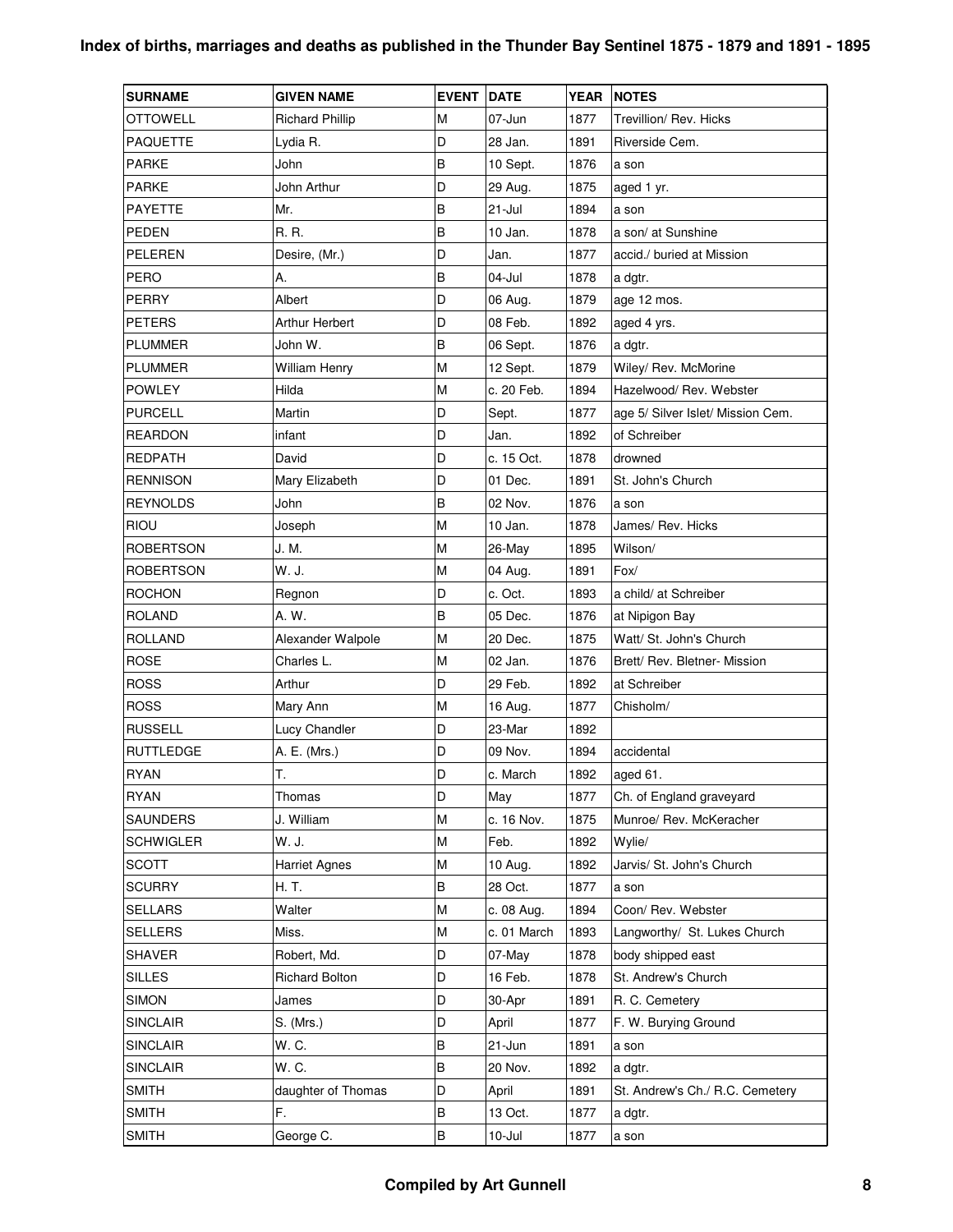| <b>SURNAME</b>    | <b>GIVEN NAME</b>      | <b>EVENT</b> | <b>DATE</b> | <b>YEAR</b> | <b>NOTES</b>                     |
|-------------------|------------------------|--------------|-------------|-------------|----------------------------------|
| <b>SMITH</b>      | George W.              | B            | 12-Jul      | 1879        | a dgtr.                          |
| <b>SMITH</b>      | <b>Hercules</b>        | D            | 27 Oct.     | 1875        | F. W. Cemetery                   |
| <b>SMITH</b>      | W. D.                  | B            | 18 Oct.     | 1877        | a son                            |
| <b>SMITH</b>      | William J.             | B            | $13 -$ Jul  | 1891        | a son                            |
| <b>SMITH</b>      | <b>William Thomas</b>  | D            | 24 Jan.     | 1892        | age 6 mos./ son of Wm. J.        |
| <b>SPROULE</b>    | John C.                | M            | c. 07 June  | 1876        | Walker/ Rev. Halstead            |
| STAPLETON         | Grace                  | M            | 28 Sept.    | 1876        | Nelson/ Rev. McKeracher          |
| STRACHAN          | John                   | M            | 01 Jan.     | 1891        | McLeod/ Rev. Neilly              |
| <b>STREET</b>     | M.                     | B            | 10 Feb.     | 1876        | a son                            |
| STREET            | M.                     | B            | 23 Jan.     | 1878        | a son                            |
| <b>STREET</b>     | Norman Keen            | D            | 21 Sept.    | 1876        | infant son of M.                 |
| STRETCH           | T. C.                  | B            | 18 Jan.     | 1876        | a daughter                       |
| <b>SULLIVAN</b>   | Martin                 | M            | 03 Sept.    | 1876        | McGraw/ Fr. Vary                 |
| SUTHERLAND        | Mrs.                   | D            | May         | 1895        |                                  |
| <b>SUTTON</b>     | Polly                  | M            | c. 25 Sept. | 1893        | Hoover/ Rev. Dr. McLean          |
| <b>TALL</b>       | J. B.                  | B            | 15 Aug.     | 1877        | a son                            |
| TASKER            | Louisa P.              | M            | Oct.        | 1879        | McVickie/                        |
| <b>THOMPSON</b>   | J.                     | B            | 16 Oct.     | 1876        | a dgtr.                          |
| THOMPSON          | J.                     | B            | 30 Dec.     | 1877        | a son                            |
| THOMPSON          | son of Sherig          | D            | c. 05 Dec.  | 1894        | aged 3 yrs/                      |
| TIKENAU           | Mary                   | D            | c. 15 July  | 1894        | drowned                          |
| TOMPKINS          | Doctor                 | D            | 11 Jan.     | 1879        | at Silver Islet                  |
| TOOMLES           | Miss.                  | М            | June        | 1892        | Davis/ Anglican Church           |
| <b>TOWERS</b>     | T. A. P.               | B            | 19 Dec.     | 1875        | a son                            |
| <b>TREMBLEY</b>   | Esebel (?)             | M            | c. Oct.     | 1875        | Warner/ Fr. Vary                 |
| TRESISE           | Francis                | M            | 15 Oct.     | 1879        | Campbell/ Rev. Cathcart          |
| <b>TRESISE</b>    | Honor                  | М            | 20-May      | 1879        | Fox/ both of Silver Islet        |
| <b>TRETHEWAY</b>  | Lavinia                | D            | 29-Jul      | 1879        | in childbirth                    |
| TRETHEWAY         | Thomas                 | B            | 29-Jul      | 1879        | stillborn son                    |
| TRETHEWEY         | Hilda Maud             | D            | Jan.        | 1892        | Aged 1 yr.                       |
| <b>TRETHEWEY</b>  | infant dgtr. of Thomas | D            | 30 Jan.     | 1878        | aged 1 yr.                       |
| TRETHEWEY         | Thomas                 | B            | 26 Aug.     | 1876        | a daughter                       |
| <b>TREVILLION</b> | <b>Frances Dingle</b>  | M            | 07-Jun      | 1877        | Ottowell/                        |
| <b>TRIGINZA</b>   | William                | M            | 24 Jan.     | 1876        | Triginzea/ Rev. W. Halstead      |
| <b>TRIGINZEA</b>  | Rebecca (Mrs.)         | M            | 24 Jan.     | 1876        | Triginza/                        |
| VA NORMAN         | Charlotte              | M            | 19 Feb.     | 1876        | Duggan/ Rev. Dundas              |
| VAN NORMAN        | Judge                  | D            | 19-Jun      | 1878        | Ft. Wm. Burying Ground           |
| VAN NORMAN        | Maria Louisa           | M            | 07 Nov.     | 1876        | Kreissman/                       |
| VARY              | Charles (Father)       | D            | c. 15 April | 1878        | Society of Jesus/ St. Andrews C. |
| VIGARS            | John P.                | B            | 02 Nov.     | 1876        | a son                            |
| VIGARS            | R.                     | B            | 12-Jul      | 1878        | a son                            |
| VIGARS            | Thomas                 | M            | 09 Dec.     | 1878        | Maloney/ St. John's Church       |
| VIVIAN            | Henry                  | D            | 22 Dec.     | 1877        | aged 10/ croup                   |
| WALKER            | Eliza                  | М            | c. 07 June  | 1876        | Sproule/                         |
| WALKER            | James B.               | B            | 06 Dec.     | 1894        | a dgtr/ of Schreiber             |
| WALKER            | Jennie                 | D            | 15 Jan.     | 1879        | aged 2 yrs./ dgtr. of Robert     |